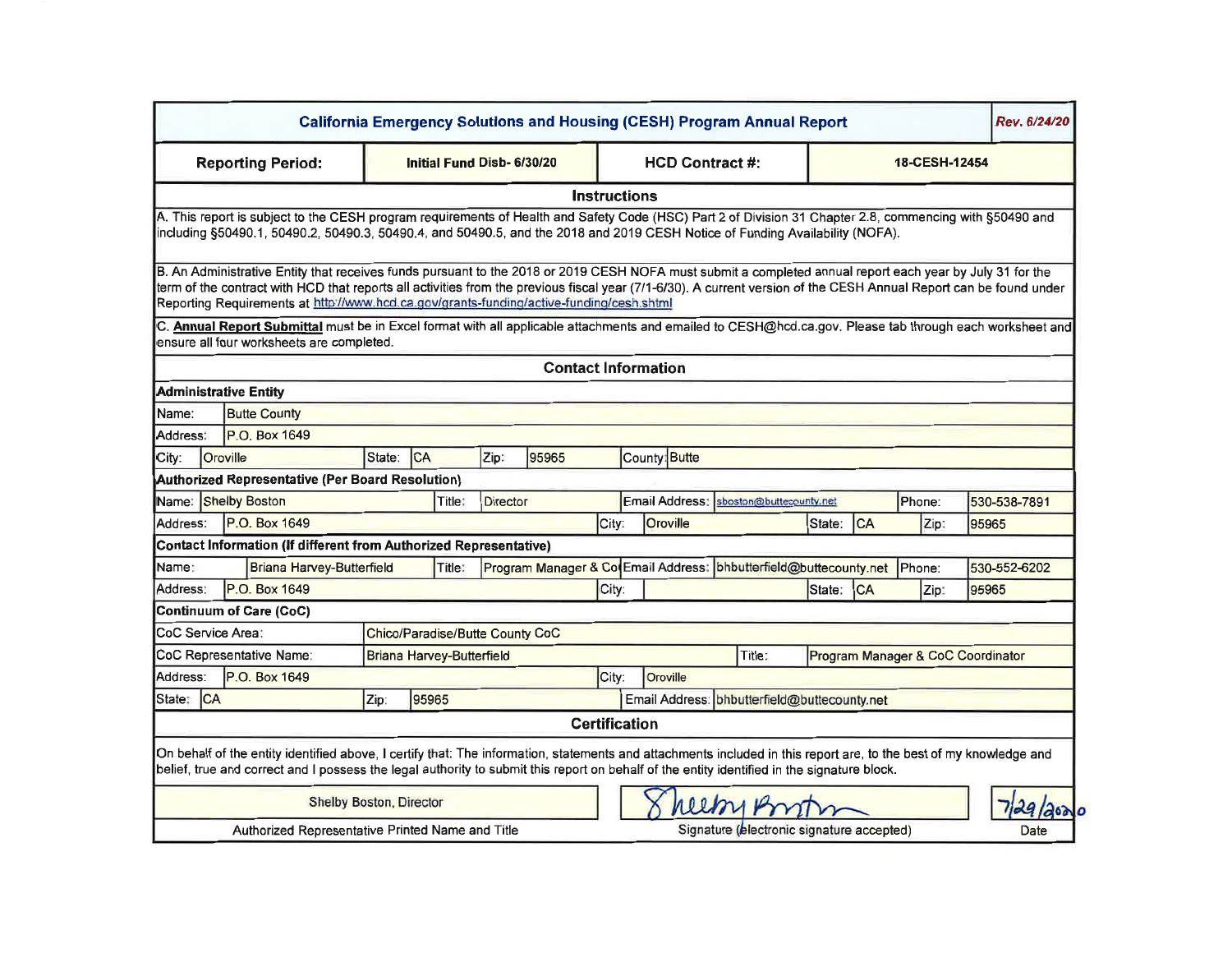| Reporting Period: Initial Fund Disb- 6/30/20                                                                                                                                                                                                                                                                                                                                                                                                                                                                          |                      | HCD Contract Number: 18-CESH-12454                                                                                                                                                                                                                                                                                                                                                                                                                                                                                                                                                                                                                                                                                                                                                                                                                                     |
|-----------------------------------------------------------------------------------------------------------------------------------------------------------------------------------------------------------------------------------------------------------------------------------------------------------------------------------------------------------------------------------------------------------------------------------------------------------------------------------------------------------------------|----------------------|------------------------------------------------------------------------------------------------------------------------------------------------------------------------------------------------------------------------------------------------------------------------------------------------------------------------------------------------------------------------------------------------------------------------------------------------------------------------------------------------------------------------------------------------------------------------------------------------------------------------------------------------------------------------------------------------------------------------------------------------------------------------------------------------------------------------------------------------------------------------|
|                                                                                                                                                                                                                                                                                                                                                                                                                                                                                                                       | <b>Documentation</b> |                                                                                                                                                                                                                                                                                                                                                                                                                                                                                                                                                                                                                                                                                                                                                                                                                                                                        |
|                                                                                                                                                                                                                                                                                                                                                                                                                                                                                                                       | Attached?<br>Yes,    |                                                                                                                                                                                                                                                                                                                                                                                                                                                                                                                                                                                                                                                                                                                                                                                                                                                                        |
| <b>Reporting Requirements CESH NOFA Section II.F.</b>                                                                                                                                                                                                                                                                                                                                                                                                                                                                 | No or N/A            | List supporting documentation and comments. If "No" or "N/A" is selected, please clarify.                                                                                                                                                                                                                                                                                                                                                                                                                                                                                                                                                                                                                                                                                                                                                                              |
| Provide the AE's program or project selection process performed to<br>allocate available funds to subrecipients qualified to carry out the<br>eligible activities.<br><b>Standard Agreement: Exhibit</b><br>D, Section 6, Part B(1)                                                                                                                                                                                                                                                                                   | Yes                  | ATTACHMENT 1: The Butte Countywide CoC (Butte CoC) released a combined local NOFA on June 17, 2019 which<br>included \$401,060 CESH funds for Operating Support for Emergency Interventions. ATTACHMENT 2 - Addendum to<br>NOFA issued July 2, 2019. The proposals were reviewed and scored by the Review Committee. Oral interviews with<br>each applicant were conducted in a forum open to all Butte CoC members. ATTACHMENT 3 - The Review Committee<br>made its recommendation for funding to the Butte CoC voting membership on July 15, 2019. ATTACHMENT 3a: On<br>August 19, 2019, the Butte CoC Council voted to award Butte County \$125,000 Flexible Housing Subsidy Funds to<br>create a landlord mitigation fund, and \$426,457 Systems Support Funds to fund a Housing Navigatator to support HMIS<br>and Coordinated Entry activities of the Butte CoC. |
| Provide amounts awarded to subrecipients, with the activity (ies)<br>identified.<br>Standard Agreement: Exhibit D, Section 6, Part B(2)<br>AE<br>must issue award letters to any subrecipients within 24 months of the date<br>of an HCD award letter. If no subrecipient will be awarded, select "N/A." If<br>subrecipient will be awarded, but has not been yet, select "No" and clarify.<br>Supporting documentation may include award letters or subrecipient<br>agreements that demonstrate proposed activities. | Yes                  | Amounts awarded to subrecipients are as follows: Activity #4 - Operating Support for Emergency Housing Interventions:<br>ATTACHMENT 4 - True North Housing Alliance, Inc.: \$26,203; ATTACHMENT 5 - Oroville Rescue Mission: \$167,857;<br>ATTACHMENT 6 - Catalyst Domestic Violence Services: \$207,000; Activity #3 - Flexible Housing Subsidy Funds:<br>ATTACHMENT 3a - Butte County: \$125,000; Activity #5 - Systems Support: ATTACHMENT 3a - Butte County:<br>\$426,457; Projected Administrative Costs \$50,133.                                                                                                                                                                                                                                                                                                                                                |
| Provide projected performance measures.<br>Standard Agreement: Exhibit D, Section 6, Part B(3)                                                                                                                                                                                                                                                                                                                                                                                                                        | Yes                  | Projected performance measures for each subrecipient are as follows (see highlighted sections of Attachments):<br>ATTACHMENT 7 - Catalyst Domestic Violence Services - Expand capacity to serve three additional families on an<br>ongoing basis at existing emergency shelter, resulting in an additional 12 to 20 families served over the term of the<br>grant. ATTACHMENT 8 - Oroville Rescue Mission - Assist 300-400 people in obtaining supportive services, provide up<br>to 87,600 shelter nights serving up to 80 people per night, assist 50 people experiencing homelessness into permanent<br>housing. ATTACHMENT 9 - True North Housing Alliance - Serve 488 individuals and 300 households over the term of<br>the grant.                                                                                                                               |
| Provide contract expenditures.<br>Standard Agreement: Exhibit D, Section 6, Part B(4)<br>Supporting documentation may include invoices, general ledger, etc.                                                                                                                                                                                                                                                                                                                                                          | Yes                  | ATTACHMENT 11 - Expenditures of subrecipients from initial fund disbursement through 6/30/2020: Activity #4 -<br>Operating Support for Emergency Housing Interventions: Catalyst Domestic Violence Services: \$0.00; Oroville Rescue<br>Mission: \$5,257.61; True North Housing Alliance, Inc.: \$11,117.03.                                                                                                                                                                                                                                                                                                                                                                                                                                                                                                                                                           |
| Provide a copy of expenditures and activities of any subrecipients.<br>Standard Agreement: Exhibit D, Section 6, Part B(5)<br>Provide<br>each year of the term of the contract with HCD until all funds awarded to a<br>subrecipient have been expended.<br>Supporting documentation may include sub-accounting form, budget,<br>expenditures form, etc.                                                                                                                                                              | Yes                  | ATTACHMENT 11 - Expenditures of subrecipients from initial fund disbursement through 6/30/2020: Activity #4 -<br>Operating Support for Emergency Housing Interventions: Catalyst Domestic Violence Services: \$0.00; Oroville Rescue<br>Mission: \$5,257.61; True North Housing Alliance, Inc.: \$11,117.03.                                                                                                                                                                                                                                                                                                                                                                                                                                                                                                                                                           |
| Provide a copy of any income the AE or subrecipient received from<br>funded activities (program income) earned from the CESH FUND, such<br>as interest earned?<br><b>CESH NOFA:</b><br>Section II, F(6) and expenditures consistent with the requirements of the<br>CESH program for the eligible activities described in Section II.B.<br>Supporting documentation may include bank statements, general ledger,<br>etc.                                                                                              | Yes                  | ATTACHMENT 14: Interest Earned on CESH funds during the report period was \$3,366.33.                                                                                                                                                                                                                                                                                                                                                                                                                                                                                                                                                                                                                                                                                                                                                                                  |
| Have you performed an onsite monitoring visit of subrecipients and/or Yes<br>any other services providers?<br>Standard<br>One site visit is<br>Agreement: Exhibit D, Section 5, Part A<br>required at least once during the grant period. Submit proof of site visit and<br>outcome of site visit.                                                                                                                                                                                                                    |                      | The following onsite monitoring visits were conducted by the Administrative Entity during the report period:<br>ATTACHMENT 12a & 12b - True North Housing Alliance, Inc. on March 2, 2020. ATTACHMENTS 13a & 13b - Oroville<br>Rescue Mission on March 3, 2020.                                                                                                                                                                                                                                                                                                                                                                                                                                                                                                                                                                                                        |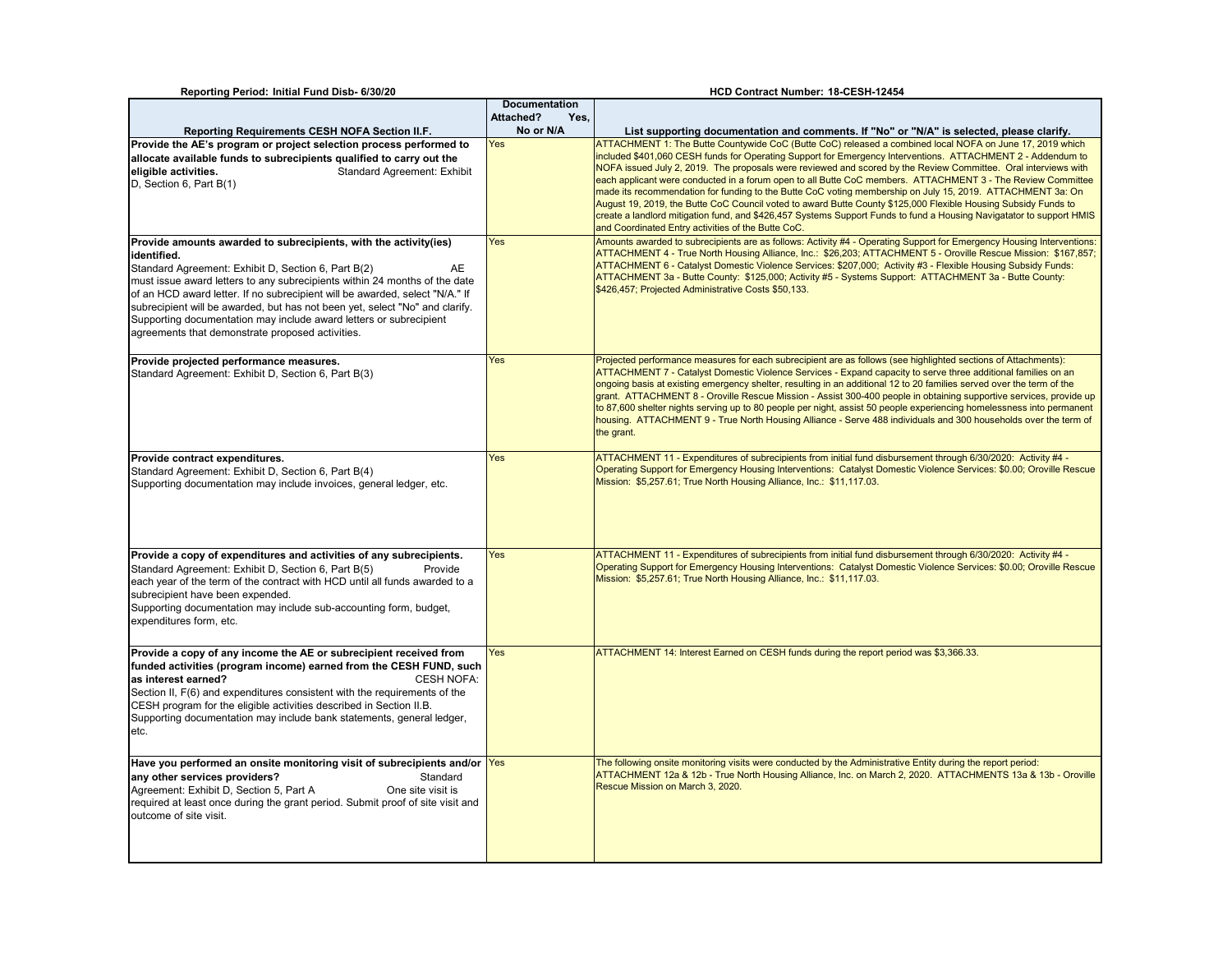|                    |                                                           |                                                                                                                                                                                                                                                                          | <b>Reporting Period:</b>                                        | Initial Fund Disb- 6/30/20                                                      | HCD Contract Number: 18-CESH-12454                                                                                                                                                                                                                                                                                                   |  |  |  |  |  |  |  |
|--------------------|-----------------------------------------------------------|--------------------------------------------------------------------------------------------------------------------------------------------------------------------------------------------------------------------------------------------------------------------------|-----------------------------------------------------------------|---------------------------------------------------------------------------------|--------------------------------------------------------------------------------------------------------------------------------------------------------------------------------------------------------------------------------------------------------------------------------------------------------------------------------------|--|--|--|--|--|--|--|
|                    |                                                           |                                                                                                                                                                                                                                                                          | CoC Service Area Allocation Award: 1,002,650                    |                                                                                 | Administrative Costs Awarded: 50,133<br><b>Expenditures and Activities</b>                                                                                                                                                                                                                                                           |  |  |  |  |  |  |  |
| Activity #1        |                                                           |                                                                                                                                                                                                                                                                          |                                                                 |                                                                                 | Rental assistance, housing relocation & stabilization services to ensure housing affordability to individuals experiencing homelessness or who are at risk of homelessness. Shall not exceed 48 months for<br>each assisted household, rent payments shall not exceed two times the current HUD fair market rent for the local area. |  |  |  |  |  |  |  |
| <b>Activity #2</b> |                                                           |                                                                                                                                                                                                                                                                          |                                                                 |                                                                                 | Operating subsidies in the form of 15-year capitalized operating reserves for new and existing affordable permanent housing units for homeless individuals and/or families.                                                                                                                                                          |  |  |  |  |  |  |  |
| Activity #3        |                                                           | Flexible housing subsidy funds for local programs that establish or support the provision of rental subsidies in permanent housing to assist homeless individuals & families.                                                                                            |                                                                 |                                                                                 |                                                                                                                                                                                                                                                                                                                                      |  |  |  |  |  |  |  |
| Activity #4        |                                                           | Operating support for emergency housing interventions including but not limited to: navigation centers, street outreach, and shelter diversion. The AE shall not use more than 40% of any funds allocated<br>in a fiscal year for this activity.                         |                                                                 |                                                                                 |                                                                                                                                                                                                                                                                                                                                      |  |  |  |  |  |  |  |
| Activity #5        |                                                           | Systems support for activities necessary to maintain a comprehensive homeless services and housing delivery system, including Coordinated Entry System (CES) data, and Homeless Management<br>Information System (HMIS) reporting, and homelessness planning activities. |                                                                 |                                                                                 |                                                                                                                                                                                                                                                                                                                                      |  |  |  |  |  |  |  |
| Activity #6        |                                                           | Develop or update a CES, if the CoC does not have a system in place that meets the applicable HUD requirements, as set forth in Section II.E.3.b of the NOFA. Eligible costs do not include capital<br>development activities.                                           |                                                                 |                                                                                 |                                                                                                                                                                                                                                                                                                                                      |  |  |  |  |  |  |  |
| Activity #7        |                                                           |                                                                                                                                                                                                                                                                          |                                                                 |                                                                                 | Development of a plan addressing actions to be taken within the CoC service area if no such plan exists. Plan shall be submitted to HCD prior to expiration of HCD contract.                                                                                                                                                         |  |  |  |  |  |  |  |
|                    | <b>Eligible Activities</b>                                |                                                                                                                                                                                                                                                                          | <b>Description of Activity</b>                                  |                                                                                 |                                                                                                                                                                                                                                                                                                                                      |  |  |  |  |  |  |  |
| <b>Activity</b>    | <b>Actual amount</b><br>expended for<br>eligible activity | Activity as a %<br>of Allocation<br>amount<br>awarded                                                                                                                                                                                                                    | Describe how funds were used to carry out the selected Activity |                                                                                 |                                                                                                                                                                                                                                                                                                                                      |  |  |  |  |  |  |  |
| Activity #3        | \$0                                                       | 12.5%                                                                                                                                                                                                                                                                    |                                                                 |                                                                                 |                                                                                                                                                                                                                                                                                                                                      |  |  |  |  |  |  |  |
| Activity #4        | \$16,375                                                  | 40.0%                                                                                                                                                                                                                                                                    |                                                                 | payments, operating supplies, and support staff to maintain shelter operations. | Operating support funds were used to support the ongoing operations of two local emergency shelters, one of which serves families. Operational costs included public utility                                                                                                                                                         |  |  |  |  |  |  |  |
| Activity #5        | \$0                                                       | 42.5%                                                                                                                                                                                                                                                                    |                                                                 |                                                                                 |                                                                                                                                                                                                                                                                                                                                      |  |  |  |  |  |  |  |
|                    |                                                           |                                                                                                                                                                                                                                                                          |                                                                 |                                                                                 |                                                                                                                                                                                                                                                                                                                                      |  |  |  |  |  |  |  |
|                    |                                                           |                                                                                                                                                                                                                                                                          |                                                                 |                                                                                 |                                                                                                                                                                                                                                                                                                                                      |  |  |  |  |  |  |  |
|                    |                                                           |                                                                                                                                                                                                                                                                          |                                                                 |                                                                                 |                                                                                                                                                                                                                                                                                                                                      |  |  |  |  |  |  |  |
|                    |                                                           |                                                                                                                                                                                                                                                                          |                                                                 |                                                                                 |                                                                                                                                                                                                                                                                                                                                      |  |  |  |  |  |  |  |
| Total:             | \$16,375                                                  | 95.0%                                                                                                                                                                                                                                                                    |                                                                 |                                                                                 |                                                                                                                                                                                                                                                                                                                                      |  |  |  |  |  |  |  |